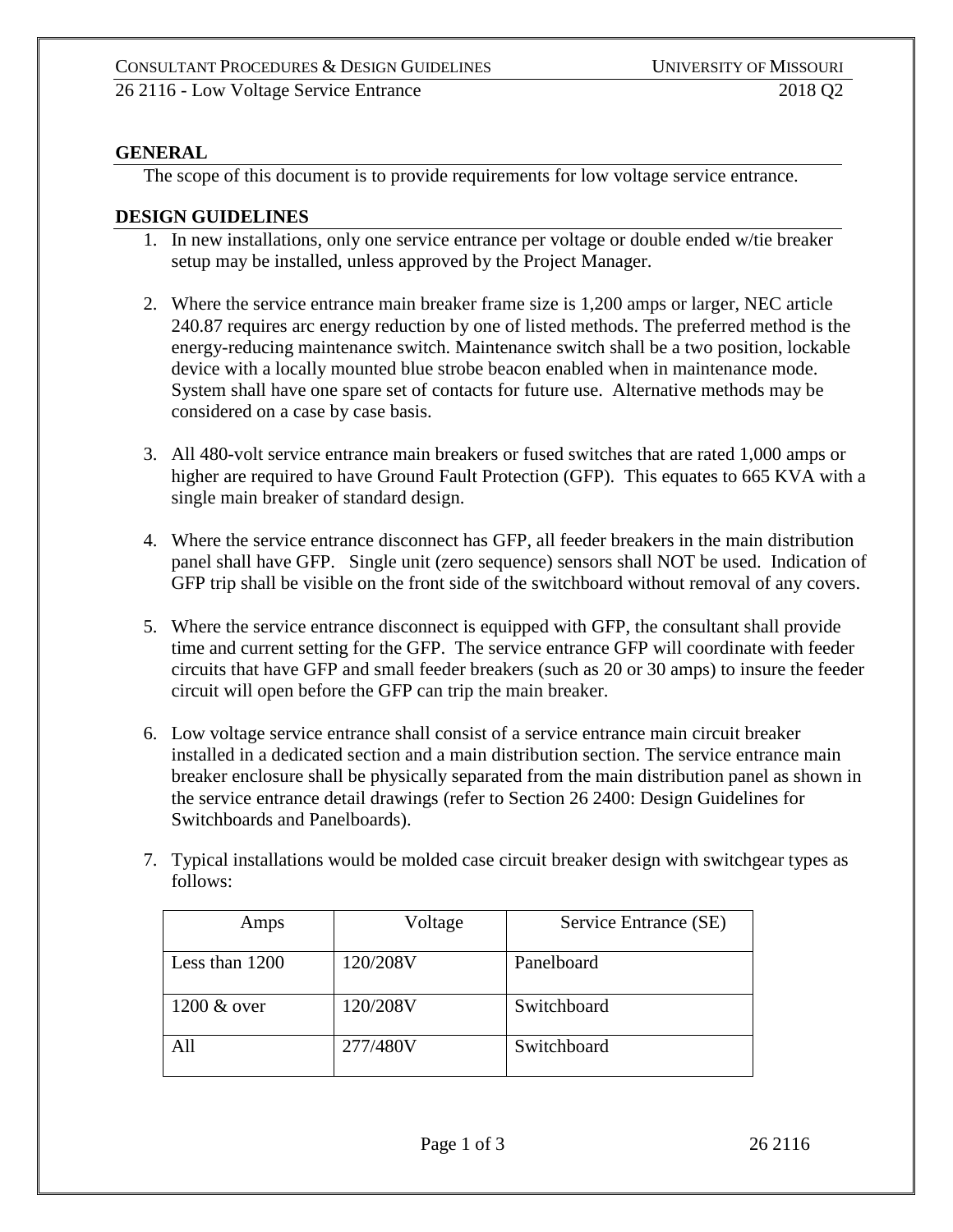NOTE: Draw out breakers may be used for increased reliability and maintainability if required for the type of loads and breaker duty. The use of draw out breakers needs approval of University project manager.

- 8. The Service Entrance shall be UL listed as suitable for use as a service entrance.
- 9. The service entrance main breaker shall include a motor operator to automatically charge the trip and close mechanism, and electrically operated trip and close solenoids to allow remote trip/close from a pushbutton station. Regardless of whether required by code, provisions shall be made to lock the breaker in a safe operating (open) condition using a padlock.
- 10. The service entrance shall include: electrically operated main circuit breaker, control power, and a pushbutton station designed for remote operation (both trip and close) of the service entrance main breaker including the ability to disable the remote (close) pushbutton function during lockout procedures.
- 11. The service entrance main breaker shall be Square-D Powerpact Series, or approved equal. Proposed equals shall be submitted for review and approval prior to bid opening. The main breaker shall include a true RMS sensing electronic trip unit with; adjustable long time pickup, adjustable long time delay, adjustable short time pickup, adjustable short time delay, I2tin and I2tout, adjustable instantaneous pickup, and targets to show cause of breaker trip. Where ground fault trip function is used it shall be part of the circuit breaker electronic trip unit and include; adjustable pickup, adjustable delay, I2tin and I2tout.
- 12. Service entrance switchboards shall have three phase voltage monitoring relay to trip the main in the event of single phase, phase loss, phase reversal or phase unbalance in excess of 8 percent with time delay of 3 seconds. The voltage monitoring relay shall include a stored energy device such as a trip capacitor. The voltage monitoring relay shall NOT operate when power is lost to all three phases. Indication of relay trip and manual reset shall be visible on the front side of the switchboard without removal of any covers.
- 13. Control power for the service entrance main breaker shall be supplied from the incoming (source) feed to the main breaker, and include two (2) separate levels of short circuit protection that are physically separated from each other. The first control power short circuit fuse/circuit breaker shall reduce the arc-flash hazard at the second fuse/circuit breaker to ensure that the second device may be operated with a maximum arc-flash hazard/risk category of 2 as defined in NFPA 70E (Standard for Electrical Safety in the Workplace). The first control power fuse/circuit breaker shall fully coordinate with the second to ensure that any short circuit on the control circuit will trip the second fuse/circuit breaker but NOT trip the first device. Where the service entrance main breaker frame size is 1,200 amps or larger, 2017 NEC article 240.87 requires arc energy reduction by one of listed methods. The preferred method is the energy-reducing maintenance switch. Alternative methods may be considered on a case by case basis.
- 14. All Bus Bars (phase, neutral, and ground) shall be copper.